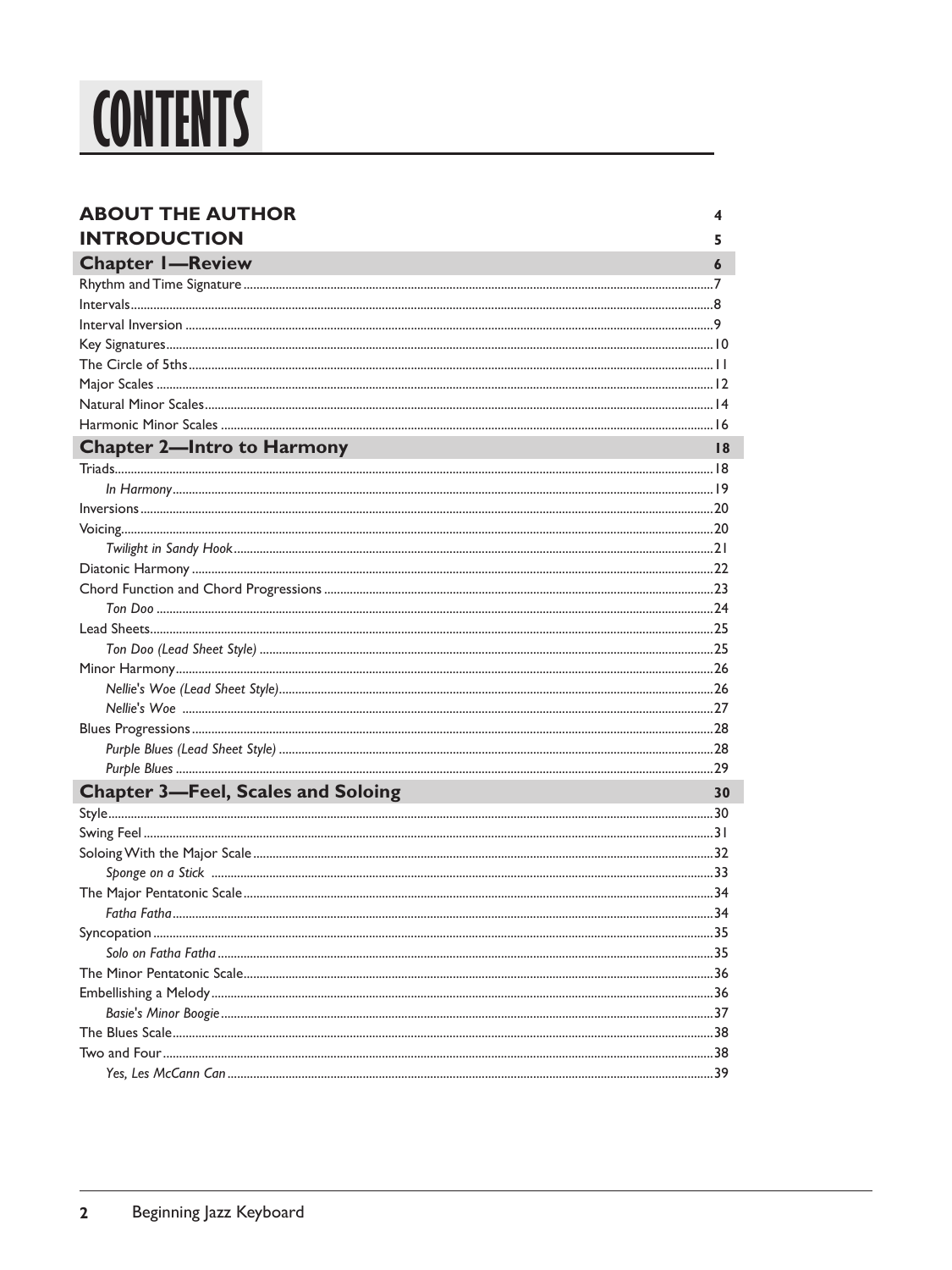| <b>Chapter 4-Intro to Four-Note Chords</b>                                                                                                                   | 40 |
|--------------------------------------------------------------------------------------------------------------------------------------------------------------|----|
|                                                                                                                                                              |    |
|                                                                                                                                                              |    |
|                                                                                                                                                              |    |
|                                                                                                                                                              |    |
|                                                                                                                                                              |    |
|                                                                                                                                                              |    |
|                                                                                                                                                              |    |
| <b>Chapter 5-Voicing 7th Chords</b><br><u> 1990 - Johann Barn, mars ann an t-Amhain an t-Amhain an t-Amhain an t-Amhain an t-Amhain an t-Amhain an t-Amh</u> | 48 |
|                                                                                                                                                              |    |
|                                                                                                                                                              |    |
|                                                                                                                                                              |    |
|                                                                                                                                                              |    |
|                                                                                                                                                              |    |
|                                                                                                                                                              |    |
|                                                                                                                                                              |    |
|                                                                                                                                                              |    |
|                                                                                                                                                              |    |
|                                                                                                                                                              |    |
|                                                                                                                                                              |    |
|                                                                                                                                                              |    |
|                                                                                                                                                              |    |
|                                                                                                                                                              |    |
|                                                                                                                                                              |    |
|                                                                                                                                                              |    |
|                                                                                                                                                              |    |
| <b>Chapter 6-Scales and Soloing, Part Two</b>                                                                                                                | 66 |
|                                                                                                                                                              |    |
|                                                                                                                                                              |    |
|                                                                                                                                                              |    |
|                                                                                                                                                              |    |
|                                                                                                                                                              |    |
|                                                                                                                                                              |    |
|                                                                                                                                                              |    |
|                                                                                                                                                              |    |
|                                                                                                                                                              |    |
|                                                                                                                                                              |    |
|                                                                                                                                                              |    |
|                                                                                                                                                              |    |
|                                                                                                                                                              |    |
|                                                                                                                                                              |    |
|                                                                                                                                                              |    |
| <b>Chapter 7-More Soloing</b>                                                                                                                                | 80 |
|                                                                                                                                                              |    |
|                                                                                                                                                              |    |
|                                                                                                                                                              |    |
|                                                                                                                                                              |    |
|                                                                                                                                                              |    |
|                                                                                                                                                              |    |
| <b>Chapter 8-Afterword</b>                                                                                                                                   | 92 |
|                                                                                                                                                              |    |
|                                                                                                                                                              |    |
|                                                                                                                                                              |    |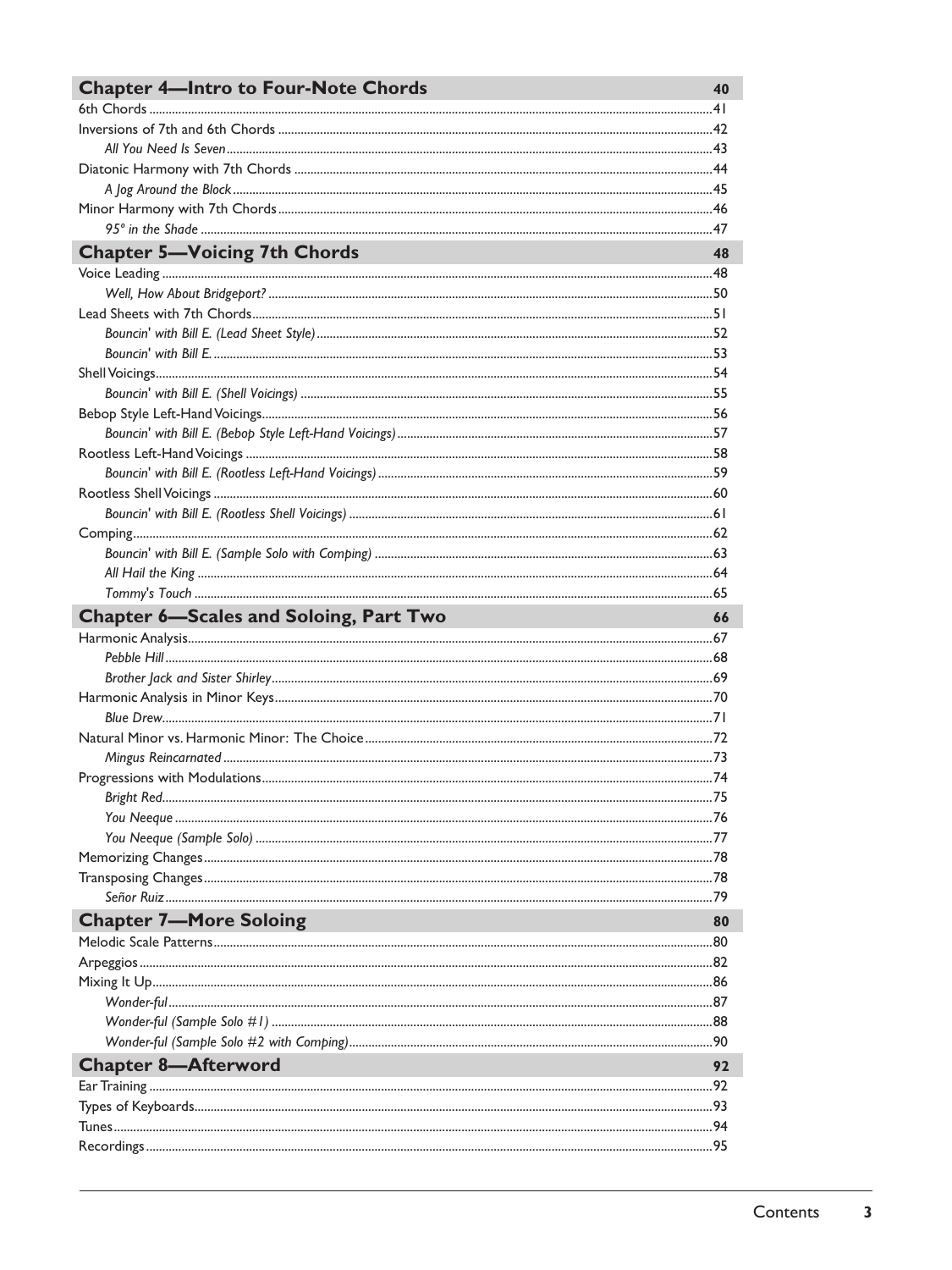## **CHAPTER 2**

## **Intro to Harmony**

Have you ever played more than one note at a time on the keyboard? If so, you have had hands-on experience with harmony. On the most basic level, harmony is anything that involves two or more notes sounding at the same time. Most of the harmony we'll be using involves *chords*, stacks of three or more notes. Guitarists and keyboardists are fortunate to play instruments that allow us to play chords as well as melodies. Some great pianists, like Bill Evans and George Shearing, are known for using rich chords with many notes, while others, like Count Basie and Thelonious Monk, are known for simple, sparse harmonies, sometimes using only two or three notes in a chord. Either way, an understanding of harmony is a priceless tool for all of us.

### **TRIADS**

*Chords* are built using the intervals of the major and minor 3rd. *Triads* are three-note chords. Most Western music you have heard is based on triads. Triads are built by stacking 3rds derived from the scale. To build a C Major chord, use the first degree of the C Major scale, C, the third degree of the scale, E, and the 5th, G. Starting from the bottom, the notes of the triad are referred to as the root, the 3rd and the 5th. In a major chord, the intervals above the root are a major 3rd (C to E) followed by a minor 3rd (E to G). The interval from the root to the 5th is a perfect 5th.



To build a *minor triad*, take a major triad and flat (lower) the 3rd by a half step, leaving the root and 5th the same. The order of the intervals in a minor chord is a minor 3rd followed by a major 3rd. The perfect 5th remains the same as in the major chord.



To build an *augmented triad*, take a major triad and sharp (raise) the 5th by a half step. The order of the intervals is a major 3rd followed by another major 3rd. The perfect 5th has changed to an augmented 5th.





To build a *diminished triad*, take a minor triad and flat the 5th by a half step. The order of the intervals is a minor 3rd followed by another minor 3rd. The perfect 5th has been changed to a diminished 5th.

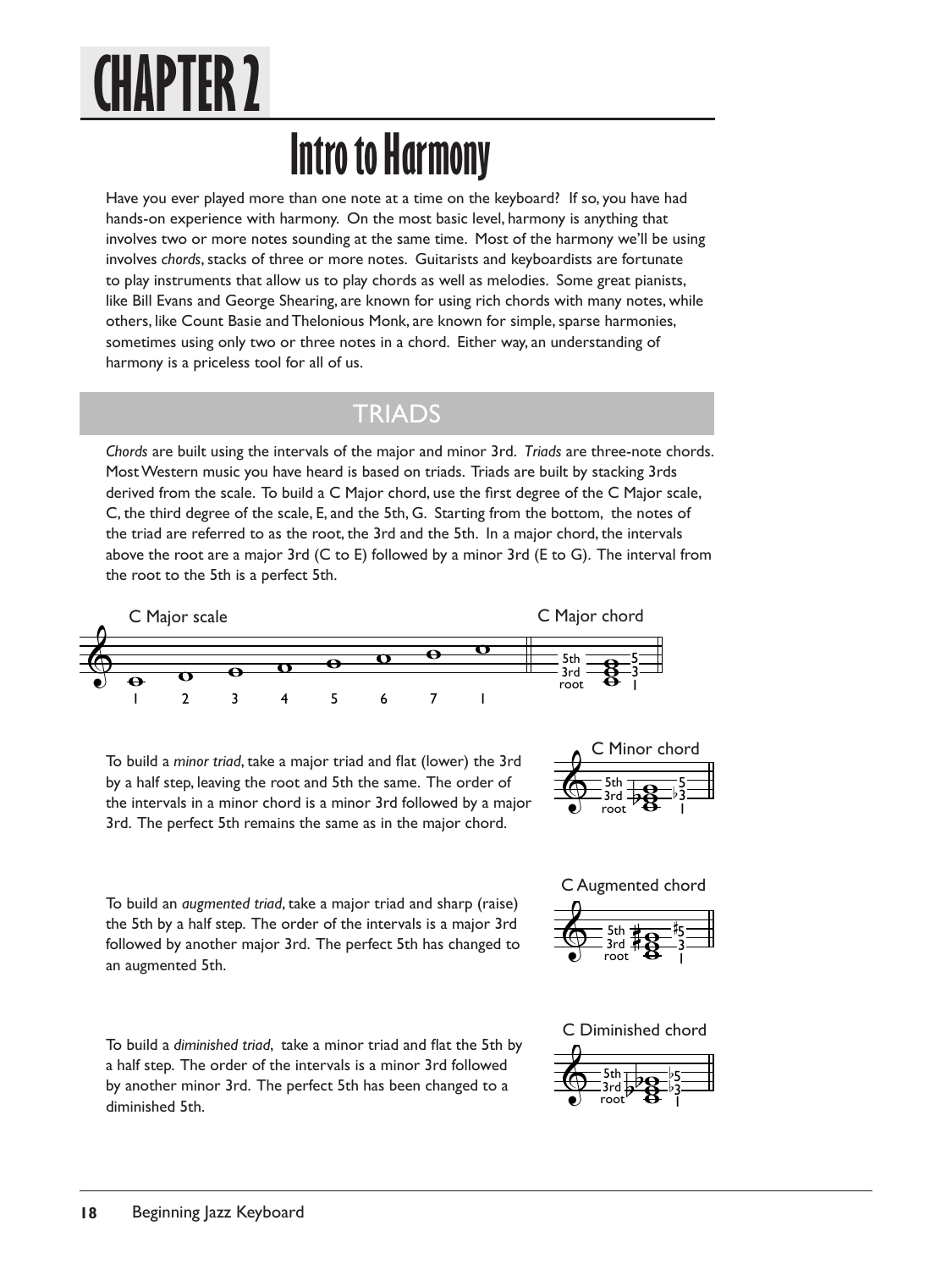*Sponge on a Stick* is in the key of D Major, and the melody uses only the D Major scale. Once you've learned the tune, go back and try the techniques from the opposite page to solo with the D Major scale. Keep the left hand the same and remember to swing the eighth notes!



#### $GFON$ 4 **EXAMPLE ON A STICK**